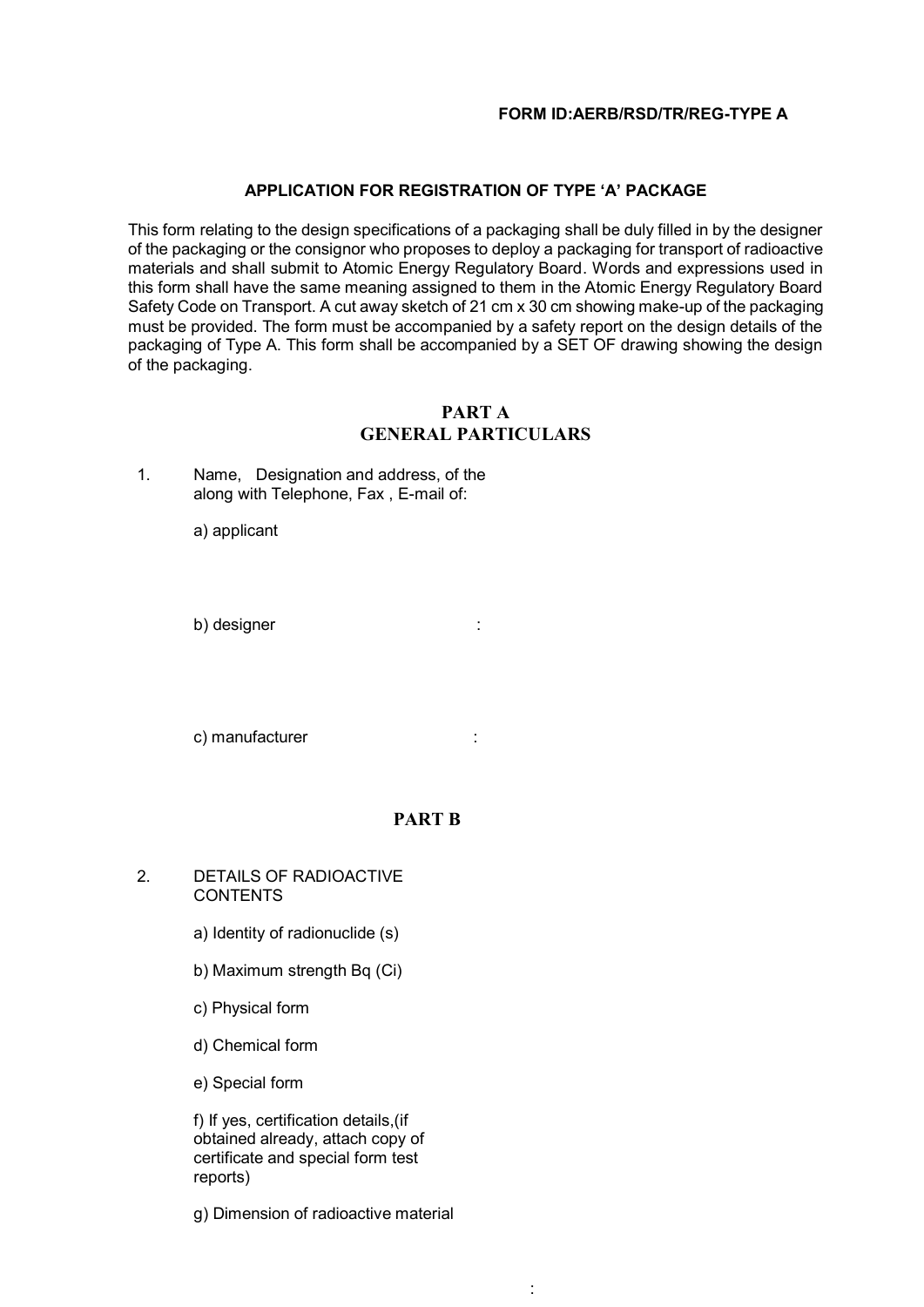h) Mass of radioactive material

i )Volume

j) Whether it is mixture of radionuclide, if yes the proportion of each radionuclide

### 3. **Details relating to the packaging:**

a) Identity of the Package

b) Whether approved earlier (If yes, approval reference)

c) Gross weight of the package

d) Whether the packaging is provided with facilities for enabling safe handling by mechanical means

e) In case lifting attachments are included in the design of the packaging, whether such attachments are capable of supporting the weight of the packaging without imposing stresses on the structure of the package, in excess of the yield stresses of the relevant parts of the said structure (snatch lifting taken into consideration)

f) Whether the lifting attachment and any other feature on the outer surface of the packaging, which could be used to lift the package, are removable or otherwise capable of remaining inoperable during transport

g) Whether the outer layer of the packaging is designed to prevent the collection and the retention of water

h) Whether the external surface of the packaging is so designed as to facilitate easy and swift decontamination

i) Mode of transport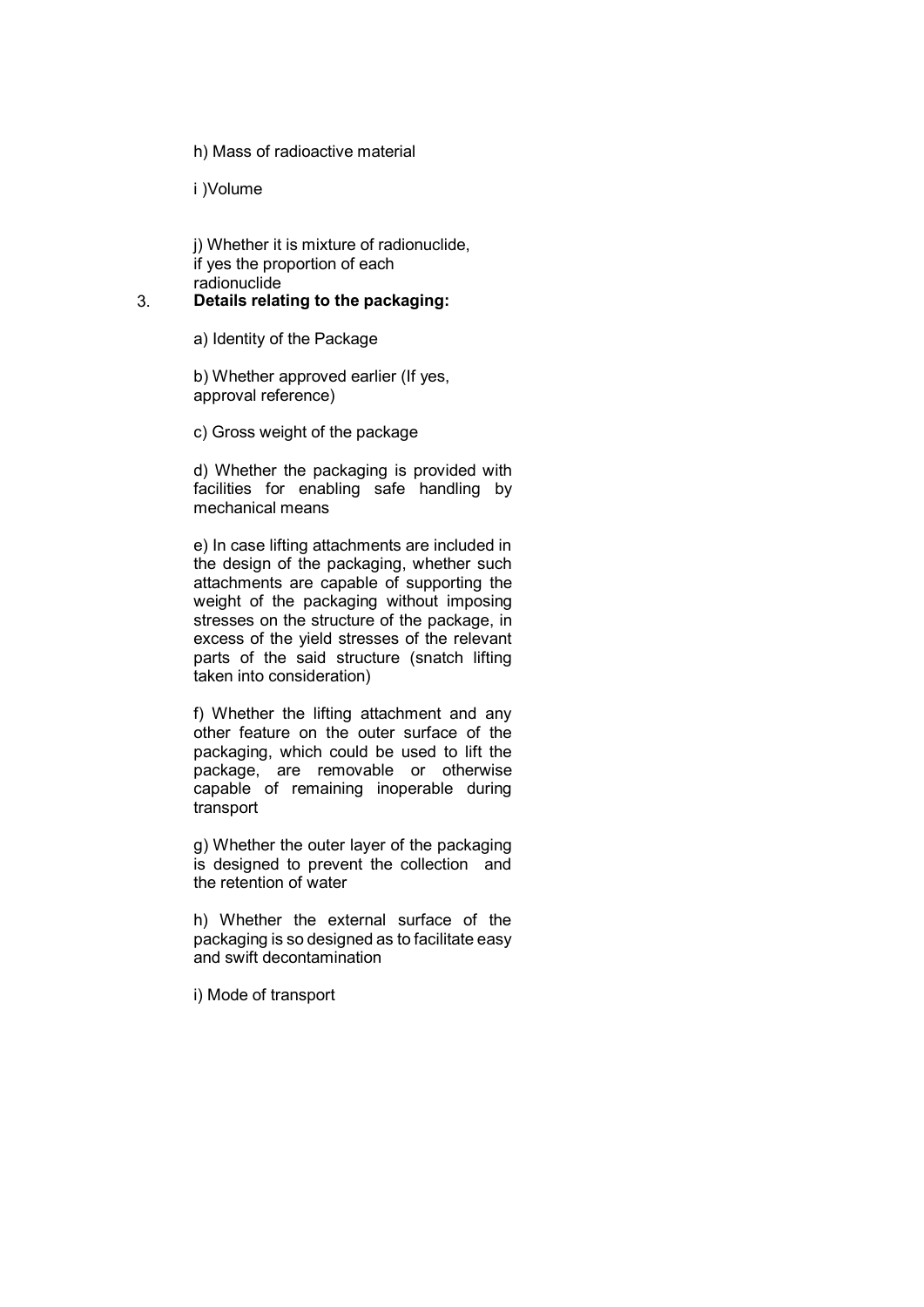#### 4. *CONTAINMENT SYSTEM*

(a) Whether the package will be able to withstand effects of any acceleration, vibration or vibration resonance which may arise under routine conditions of transport without any deterioration in the closing devices on the various receptacles or in the integrity of the package as a whole, e.g. nuts, bolts, and other securing devices becoming loose or being released unintentionally, even after repeated use. (detailed analysis to establish above should be attached)

:

(b) Whether the containment system is leak proof and how it was established.

(c) Description of the closure and positive fastening device (enclose A4 size sketch)

(d) Whether fastening device of the enclosure can be opened unintentionally or by a pressure which may arise within the package.

(e) In case the containment system forms a separate unit of the packaging, whether it is capable of being securely closed by a positive fastening device which is independent of any part of the packaging

(f) Whether the material of the containment system is likely to be corroded by the radioactive contents?

(g) Whether radiolytic decomposition of : the liquids or other vulnerable materials and the generation of gas by chemical reaction and radiolysis have been taken into account in the construction of Containment system

(h) Whether the containment system is capable of retaining its radioactive contents under the reduction of ambient pressure to 60 kPa

(i) External dimension of the packing

(j) Whether the package meets the additional requirements for packages transported by air

(Relevant detailed drawings of the containment system and also the lid tieown should be attached.)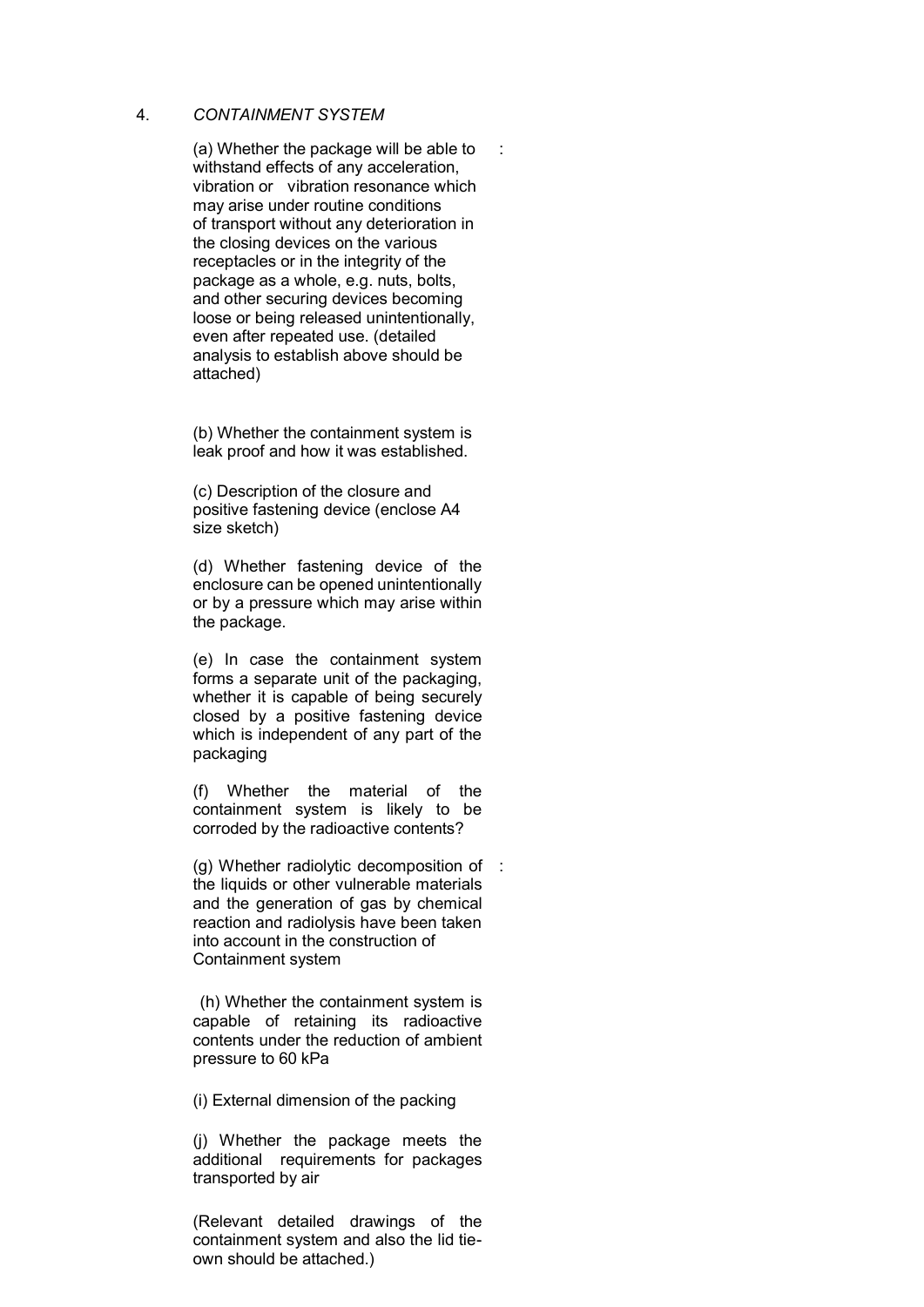# **5. Radiation shielding in the packaging**

a) Nature of the shielding material

b) Shielding thickness

c) The material and the thickness of the shell in which the shielding material is filled

d) Expected maximum radiation level at the external surface of the package incorporating the maximum intended radioactive content

e) Expected maximum radiation level at 1 m from the external surface of the package (A note on the effectiveness of the shield in preventing unintentional release of any component of the containment system should be attached)

- 6. Whether a feature such as seal is incorporated on the exterior of the package as proof against temper. (please establish)
- 7. Whether there is any protruding feature on the external surface of the packaging.
- 8. Whether the packaging material can withstand temperature range of  $-40^{\circ}$ C to  $\frac{1}{10}$  $70^\circ$  C
- 9. Whether the materials of the packaging and any components for structures are physically and chemically compatible with each other and with the package contents, taking into account their behaviour under irradiation.

:

:

- 10. The nature of pressure relief valves provided in the packaging Whether the radioactive contents could escape through valves other than pressure relief valves and whether such valves are protected against unauthorised operation and provided with an enclosure to retain leakage
- 11. Whether the tie down attachments on the package are so designed that under both normal and accident :